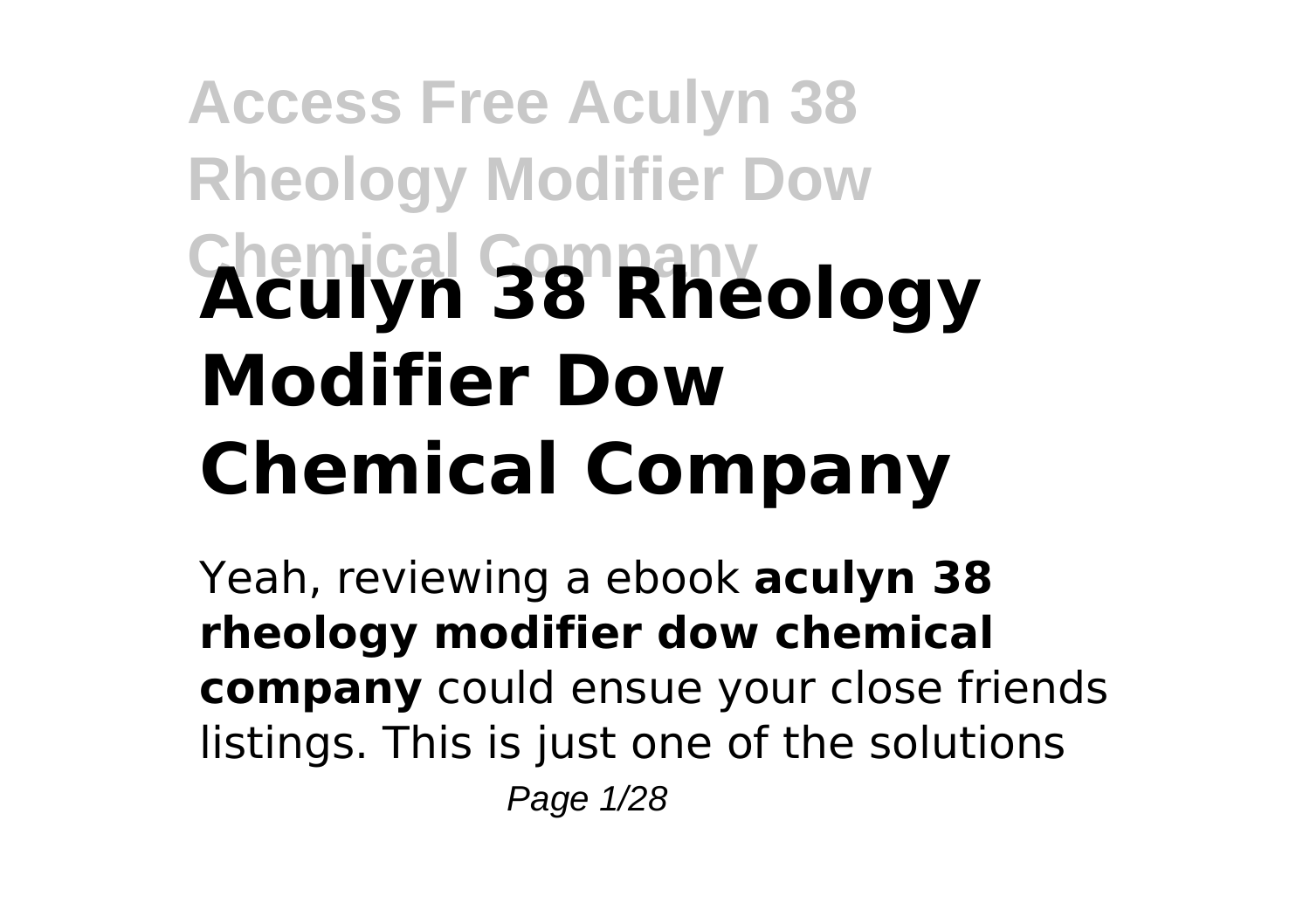**Access Free Aculyn 38 Rheology Modifier Dow For you to be successful.** As understood, triumph does not recommend that you have wonderful points.

Comprehending as well as contract even more than extra will find the money for each success. next-door to, the publication as with ease as sharpness of this aculyn 38 rheology modifier dow

Page 2/28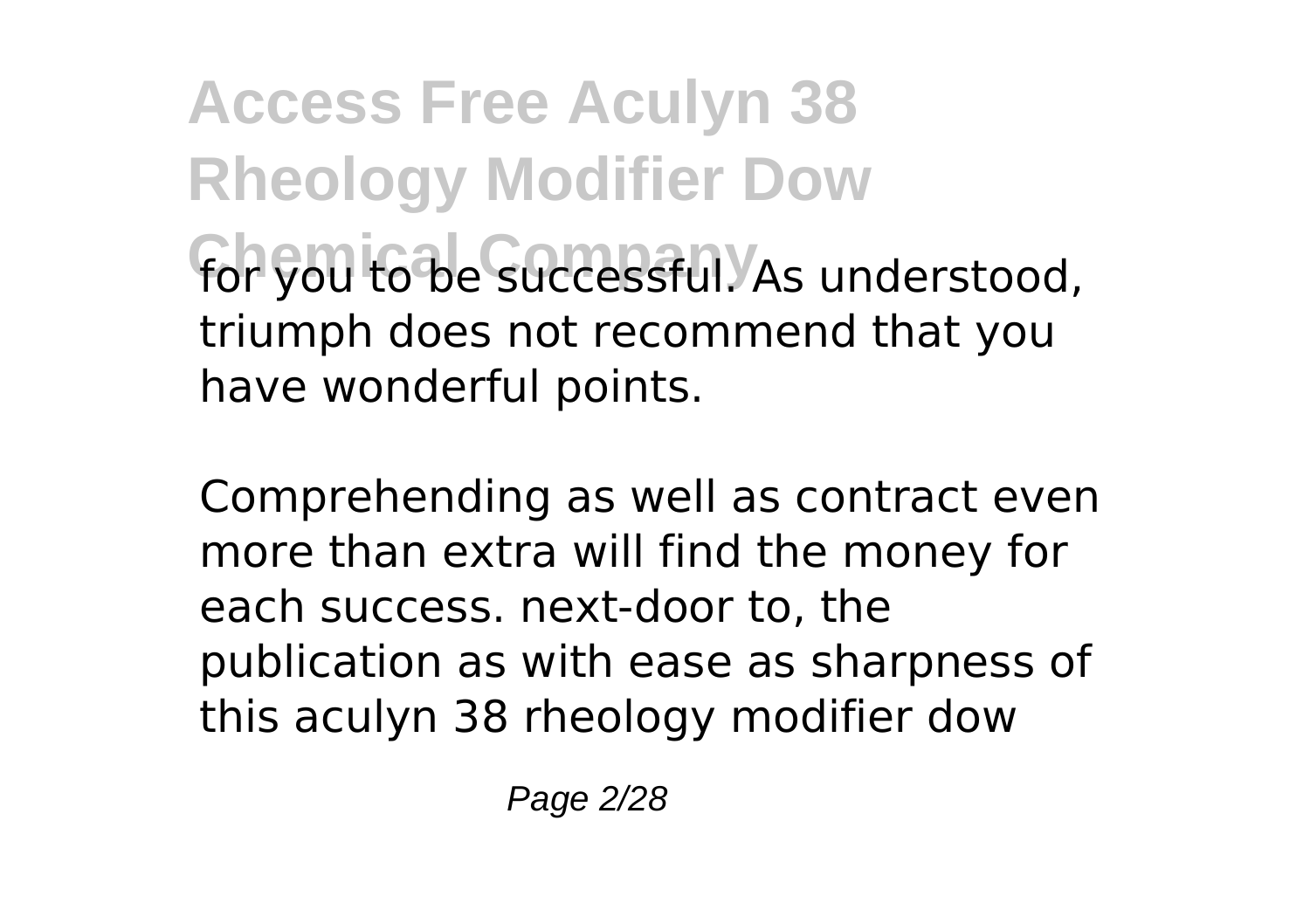**Access Free Aculyn 38 Rheology Modifier Dow Chemical company can be taken as** capably as picked to act.

Free-eBooks is an online source for free ebook downloads, ebook resources and ebook authors. Besides free ebooks, you also download free magazines or submit your own ebook. You need to become a Free-EBooks.Net member to access their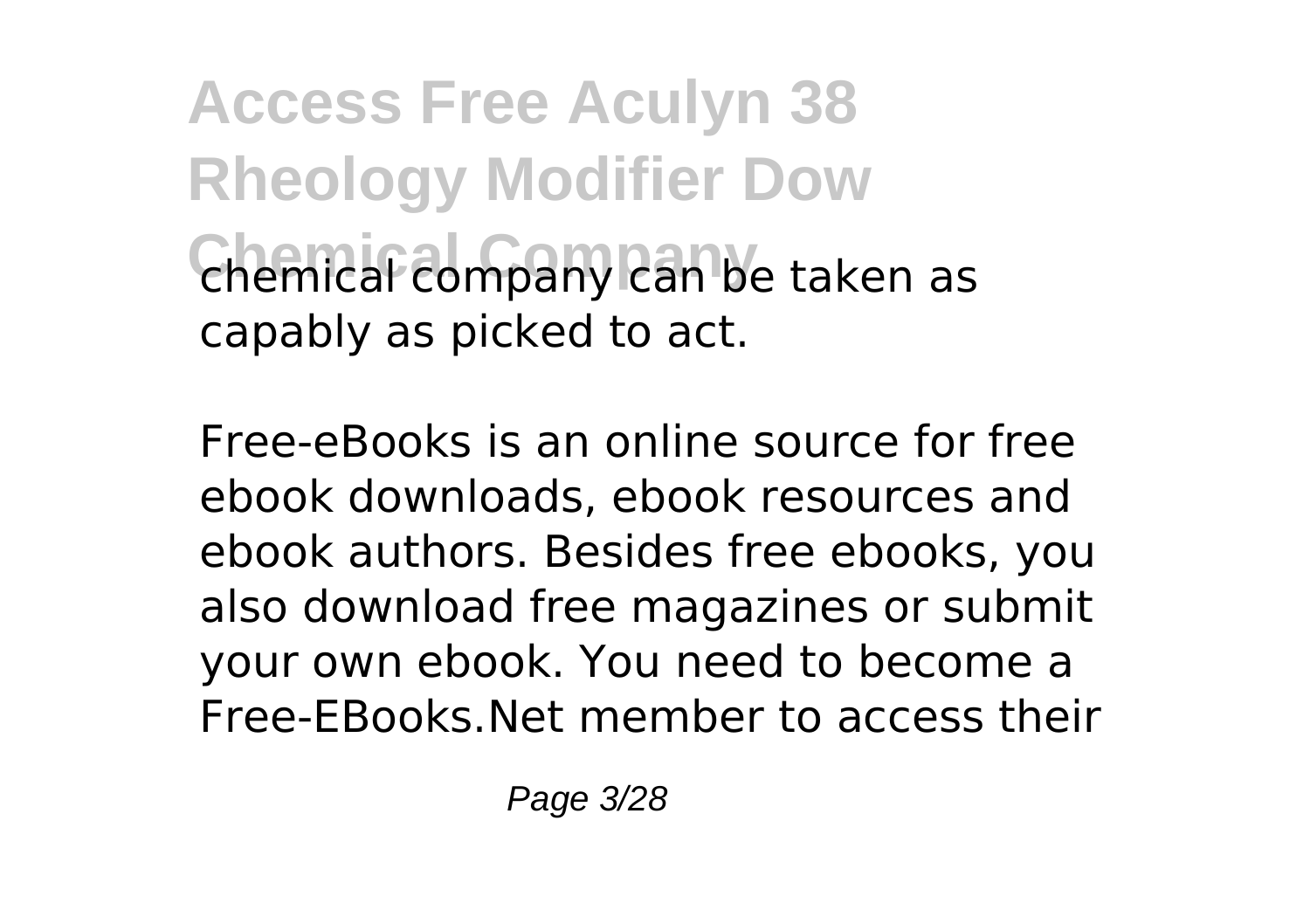**Access Free Aculyn 38 Rheology Modifier Dow Fibrary.** Registration is free.

**Aculyn 38 Rheology Modifier Dow** ACULYN™ 38 Rheology Modifier is effective in a range of personal care surfactants and is compatible with nonionic and anionic formulations. The rheology modifier offers flexibility in choice of preservative system, is stable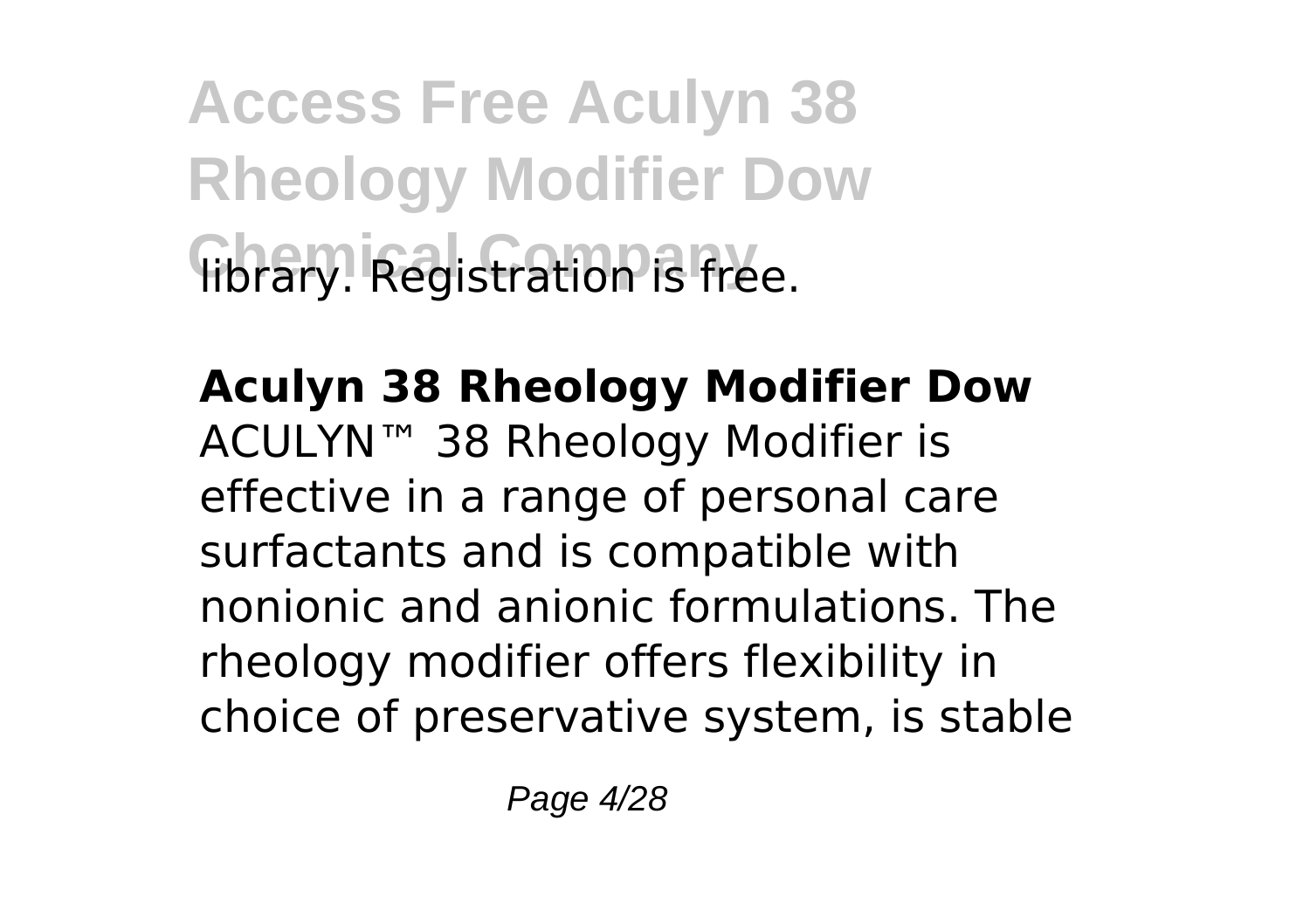**Access Free Aculyn 38 Rheology Modifier Dow Chemical Company** in highly alkaline systems, and depending on formulation, is useful at a wide pH range of 3-11.

#### **ACULYN™ 38 Rheology Modifier | Dow Inc.**

ACULYN™ 38 Rheology Modifier by Dow is a non-associative thickener and stabilizer. Offers characteristis such as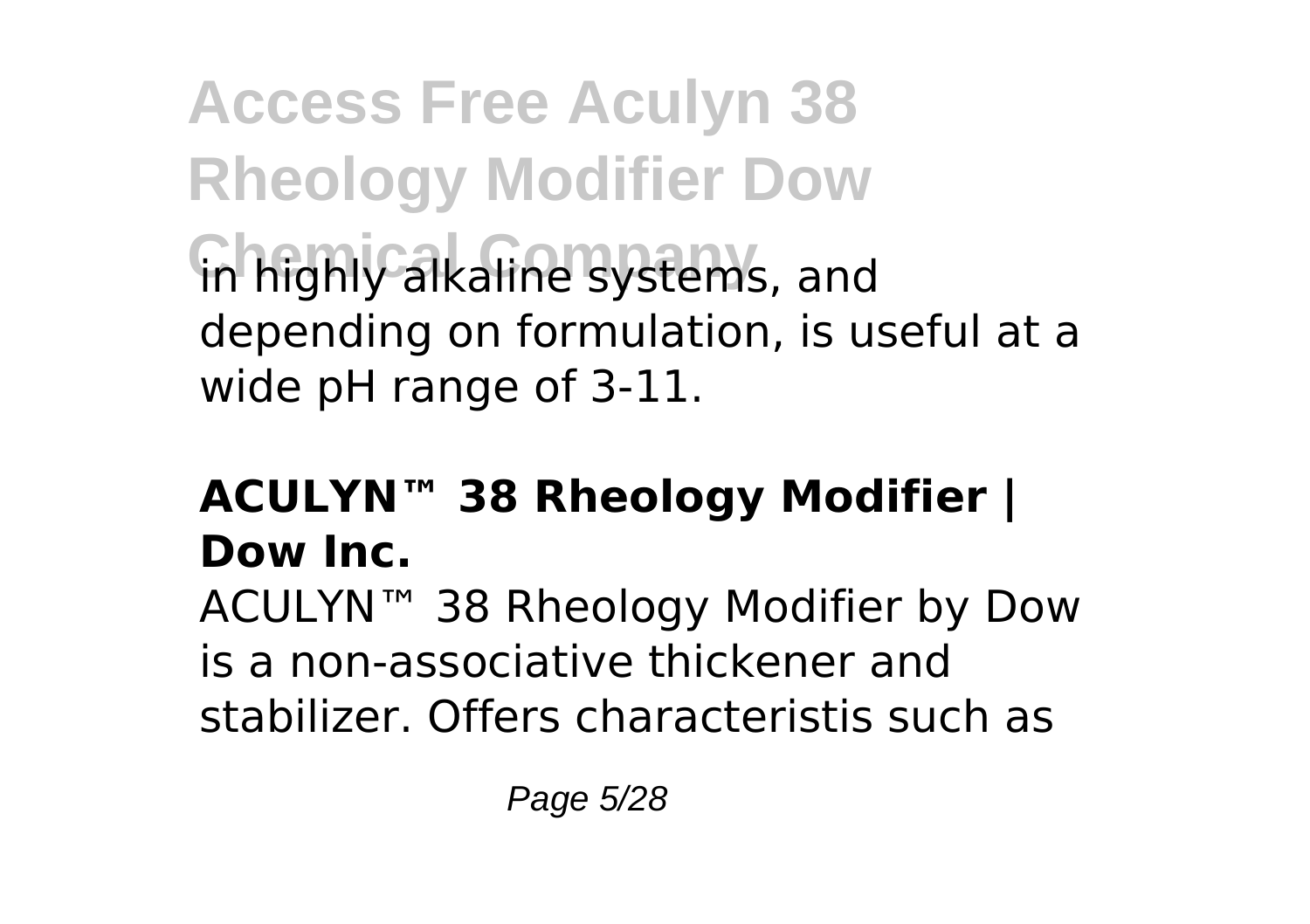**Access Free Aculyn 38 Rheology Modifier Dow Chemical Company** texture enhancement, mildness, soft, spreadable luxury, non-greasy, nonsticky feel, easy to use and wide breadth of possible formulation and product types including gels, emulsions and clear solutions.

#### **ACULYN™ 38 Rheology Modifier - Dow - datasheet**

Page 6/28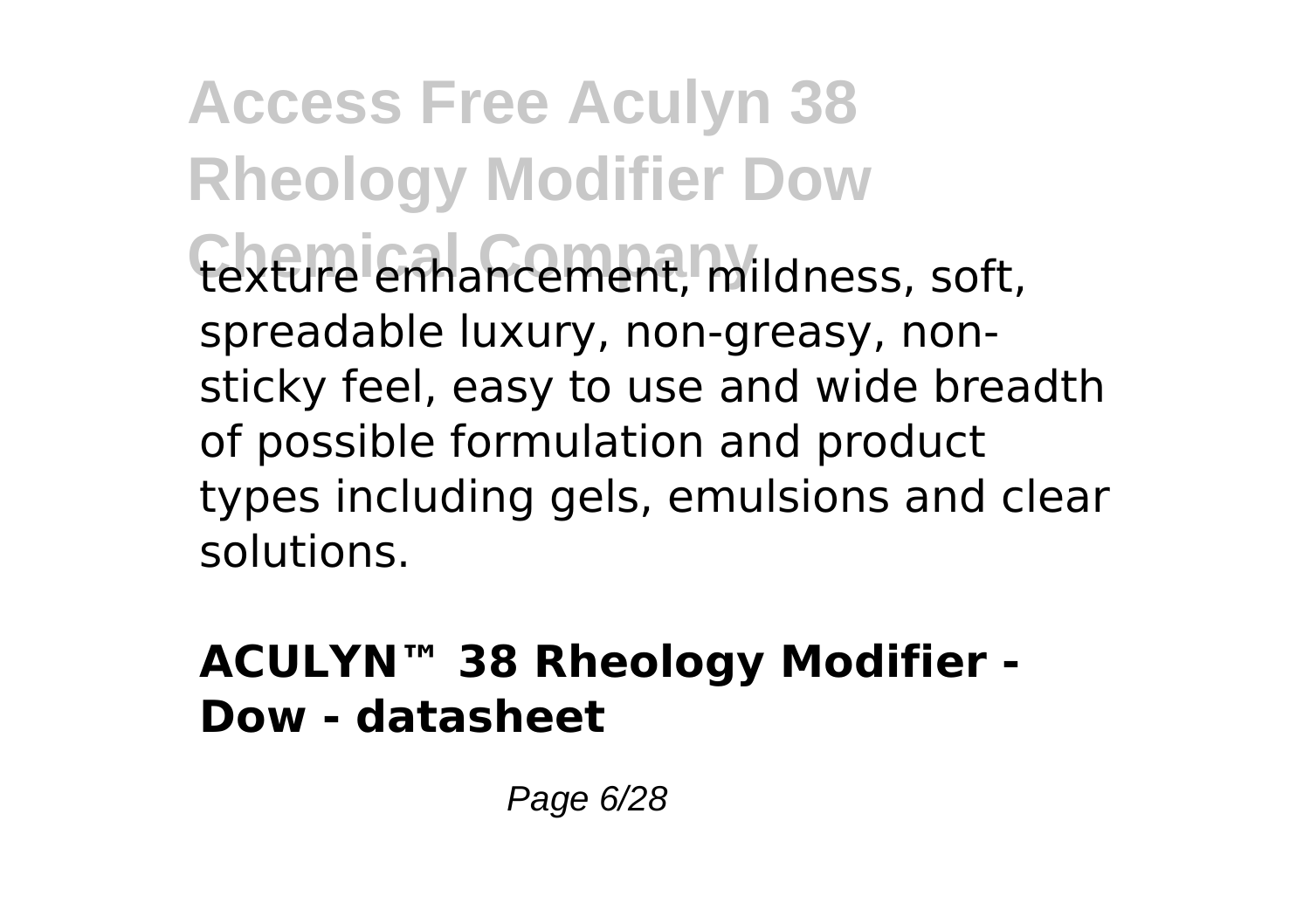**Access Free Aculyn 38 Rheology Modifier Dow Chemical Company** Welcome Name Terms and Conditions and/or Business Rules have been updated.. Checking the box below signifies your acceptance of these Terms and Conditions and Business Rules. You must accept before you can continue.

#### **Contact Us | Dow Inc.**

Aculyn™ 38 is an alkali-swellable anionic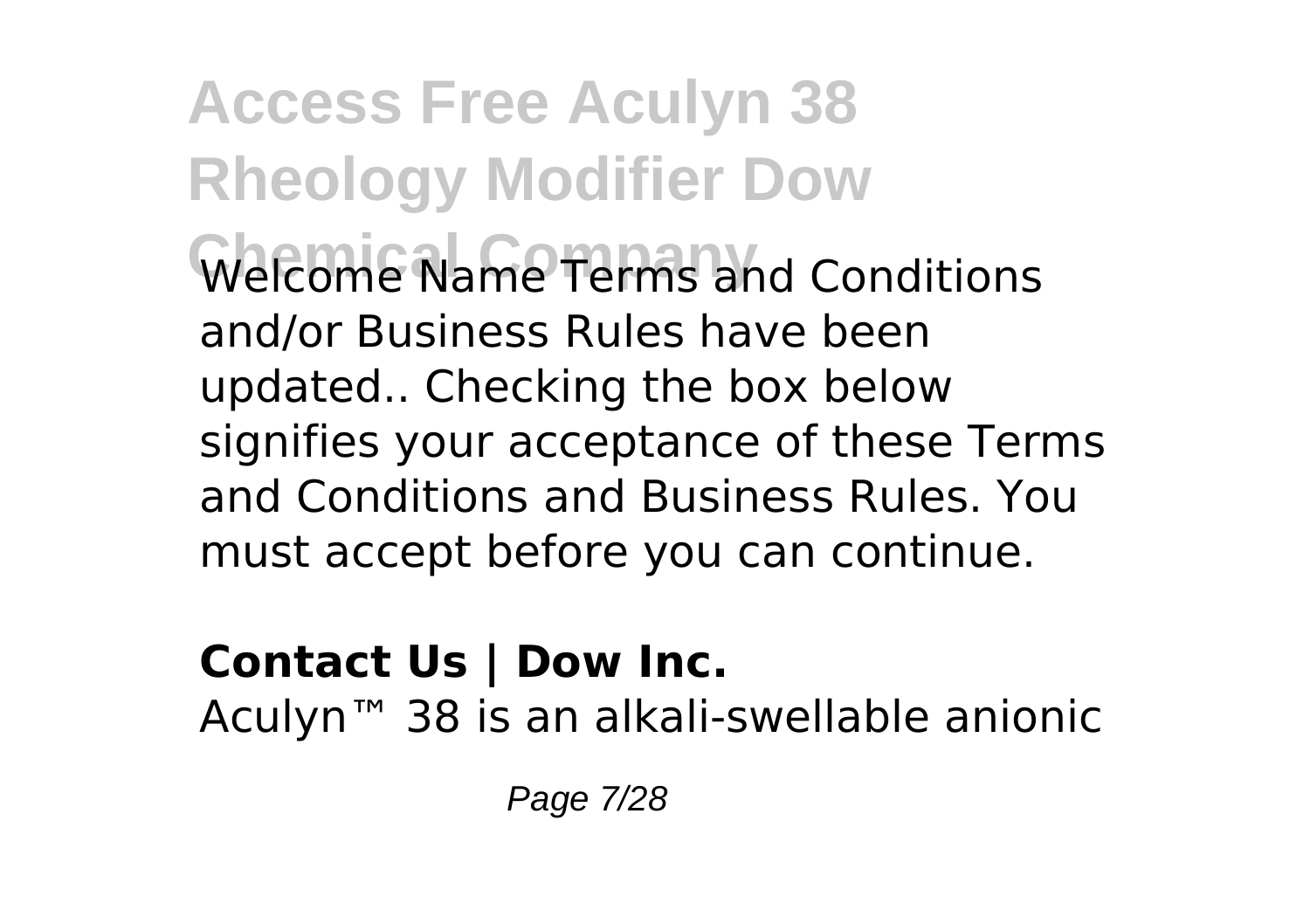**Access Free Aculyn 38 Rheology Modifier Dow Cachylic polymer emulsion (ASE) that is** lightly crosslinked to impart a short pseudoplastic flow. It is a liquid, coldprocessable product that instantaneously thickens upon neutralization providing ease of handling and increased manufacturing efficiency.

#### **Aculyn™ 38 by Dow Chemical -**

Page 8/28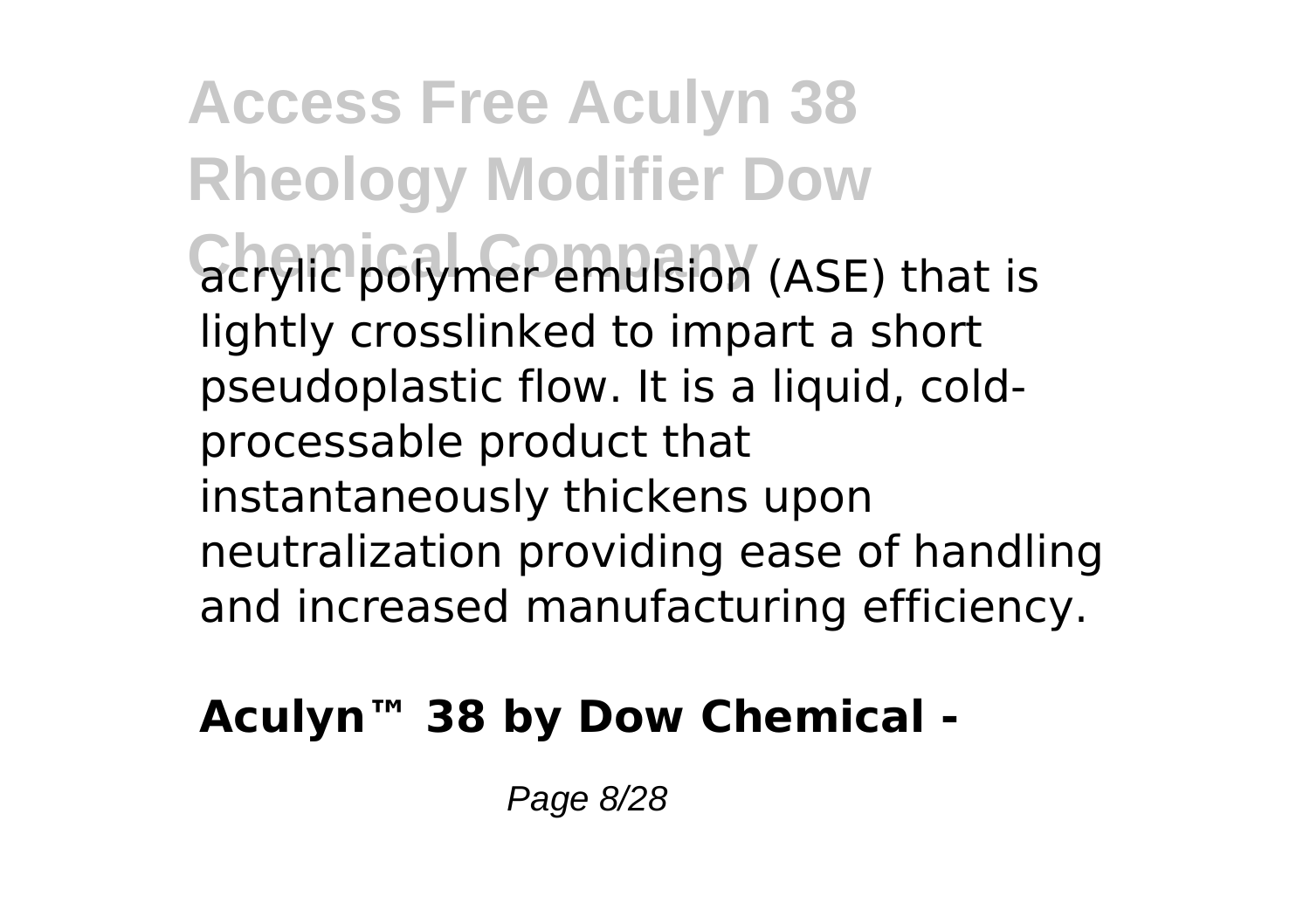**Access Free Aculyn 38 Rheology Modifier Dow Chemical Company Home and Personal Care ...** ACULYN™ 88 Rheology Modifier is often preferred for thick-pouring systems, whereas ACULYN™ 38 Rheology Modifier is recommended for thin-pouring systems. This is related to their relative efficiency in terms of viscosity building, as shown in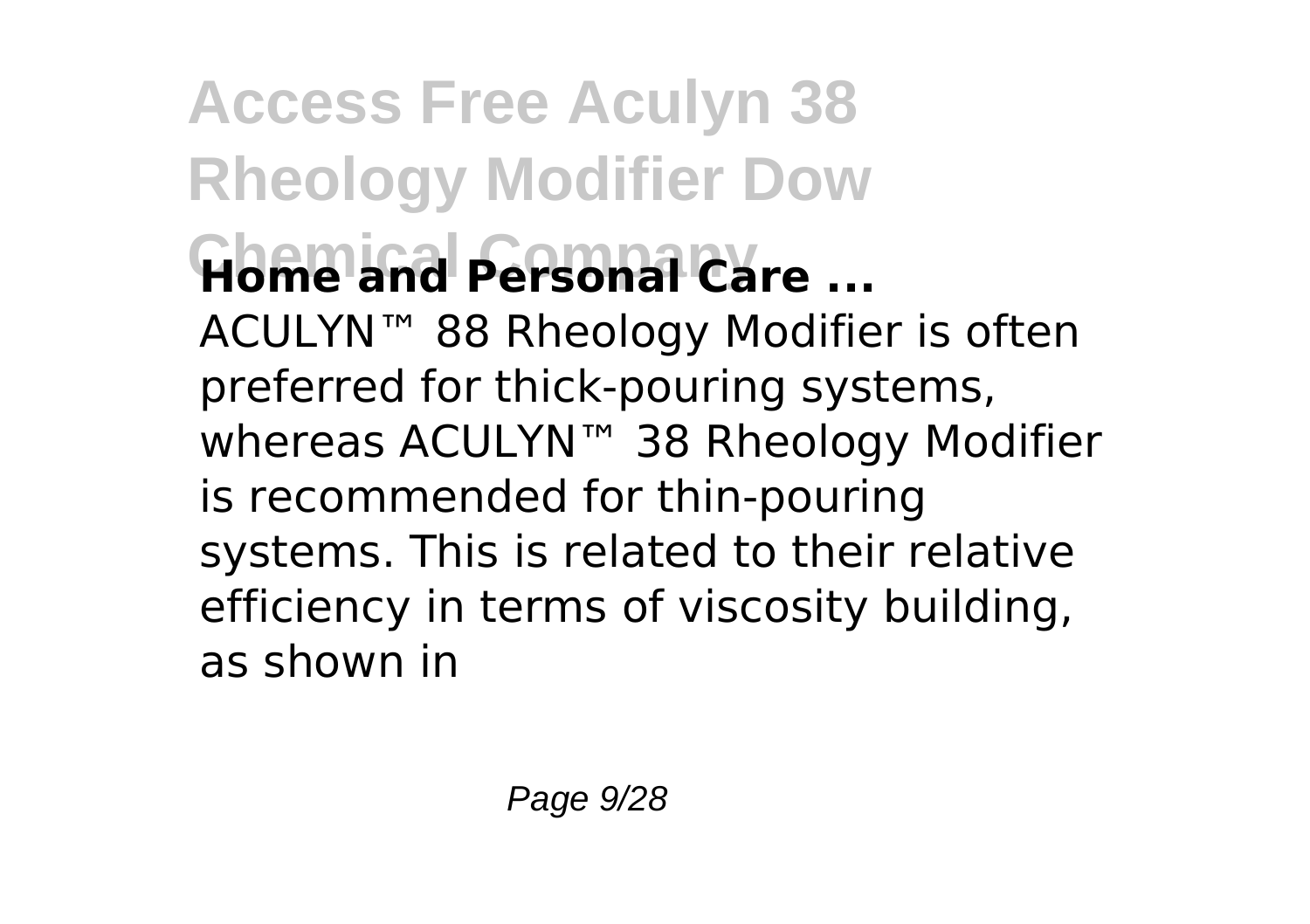### **Access Free Aculyn 38 Rheology Modifier Dow Chemical Company ACULYN Rheology Modifiers - Dow Chemical Company**

ACULYN™ 33 Rheology Modifier by Dow is a ASE-based, non-associative, anionic, rheology modifier, very efficient suspending agent for thin pouring systems and stabilizer for emulsifier-free emulsions. It is a liquid, cold-processable product that instantaneously thickens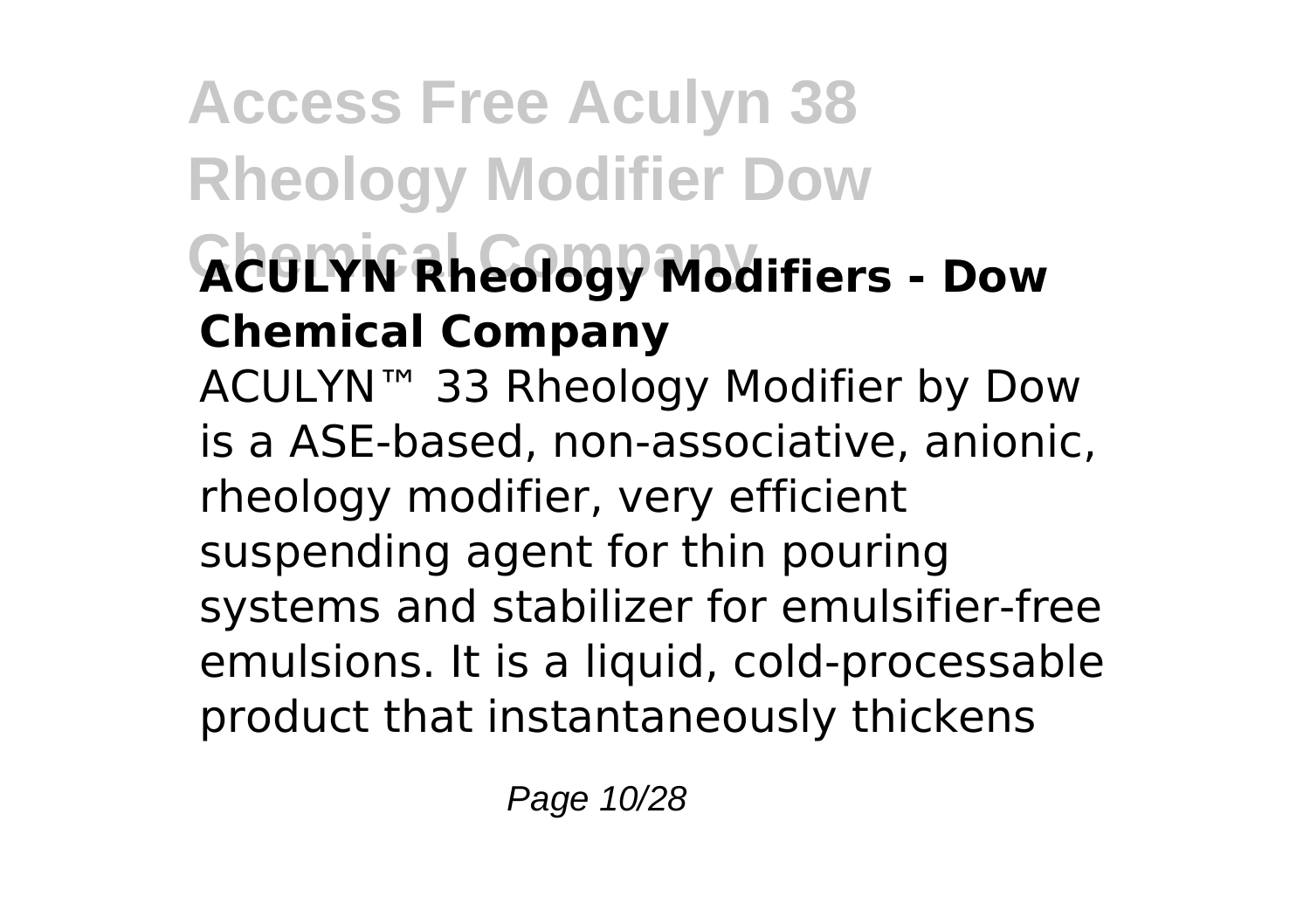**Access Free Aculyn 38 Rheology Modifier Dow Chemical Company** upon neutralization providing ease of handling and increased ...

#### **ACULYN™ 33 Rheology Modifier - Dow - datasheet**

ACULYN™ 2051 Rheology Modifier Please Contact Dow for distribution options available for this product. Unable to complete action, likely due to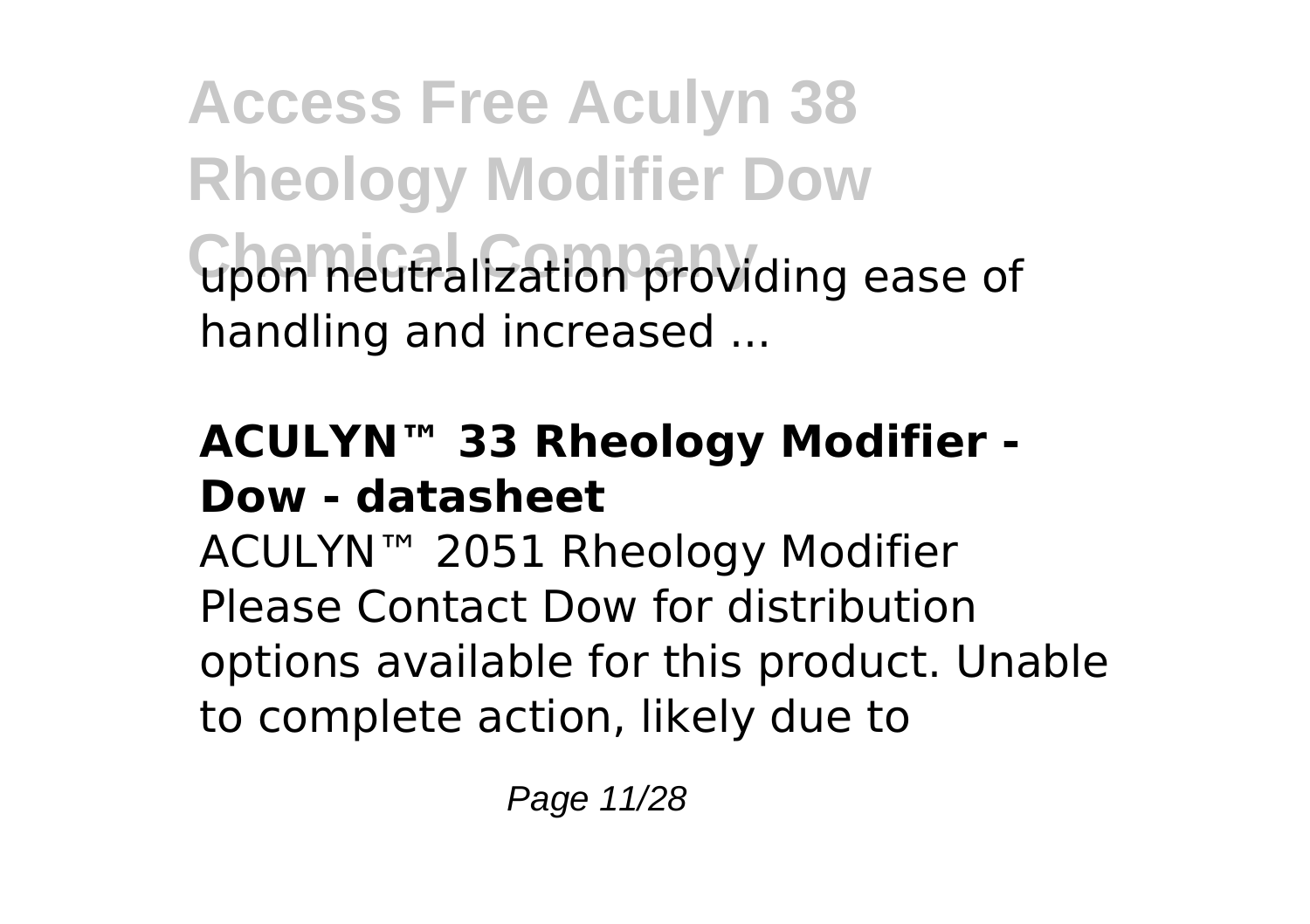**Access Free Aculyn 38 Rheology Modifier Dow Connectivity to Dow's back end service.** Please try again later or contact your Customer Service Representative.

#### **ACULYN™ 2051 Rheology Modifier | Dow Inc.**

Dow introduces ACULYN™ 28 Rheology Modifier, an extremely versatile and affordable ingredient for personal care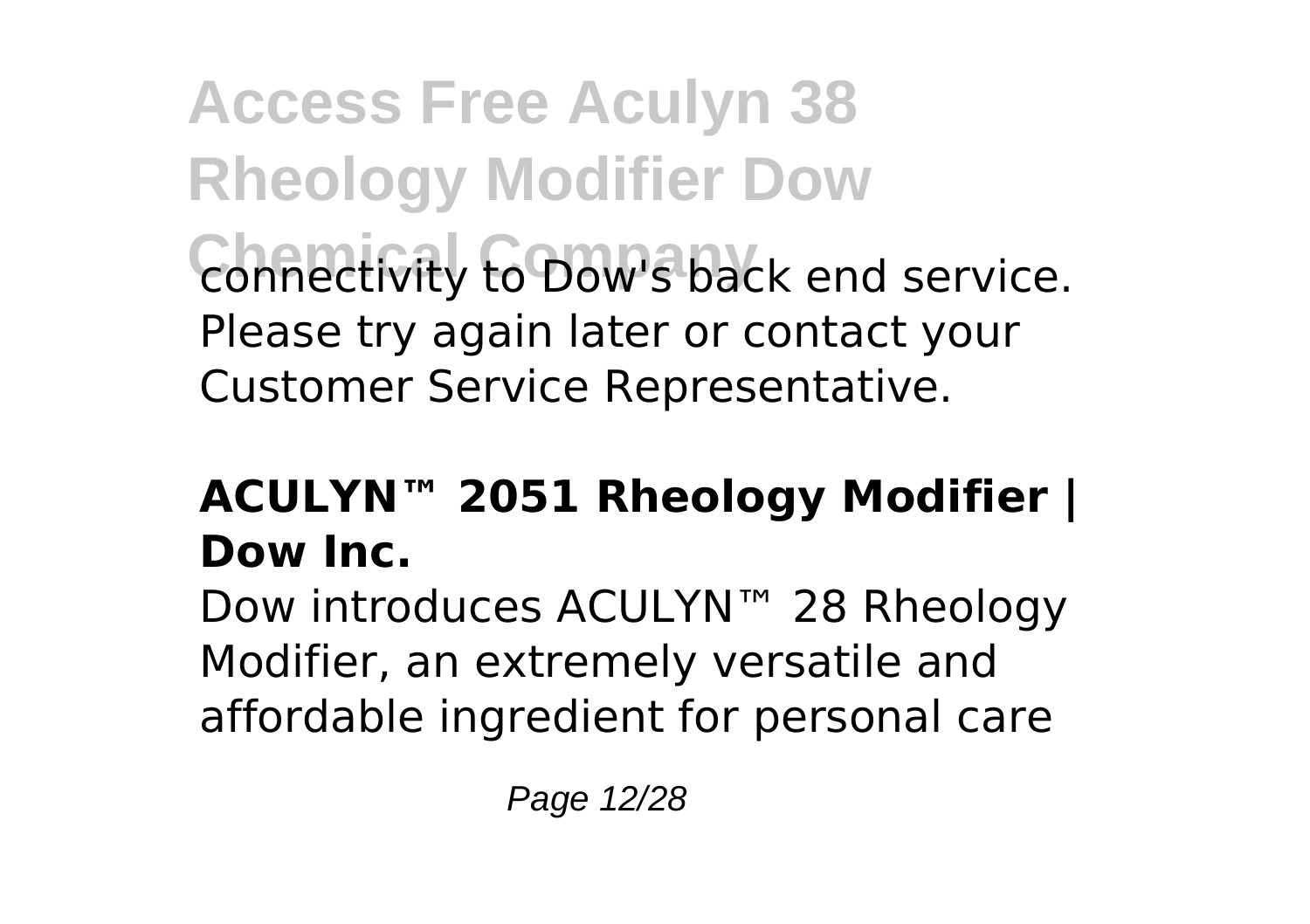**Access Free Aculyn 38 Rheology Modifier Dow Chemical Company** applications. ACULYN™ 28 Rheology Modifier was specifically developed for hair and skin care applications. Examples include body washes or shower gels and crystal clear hair or skin care gels to shampoos, make up creams or ...

#### **ACULYN™ 28 Rheology Modifier |**

Page 13/28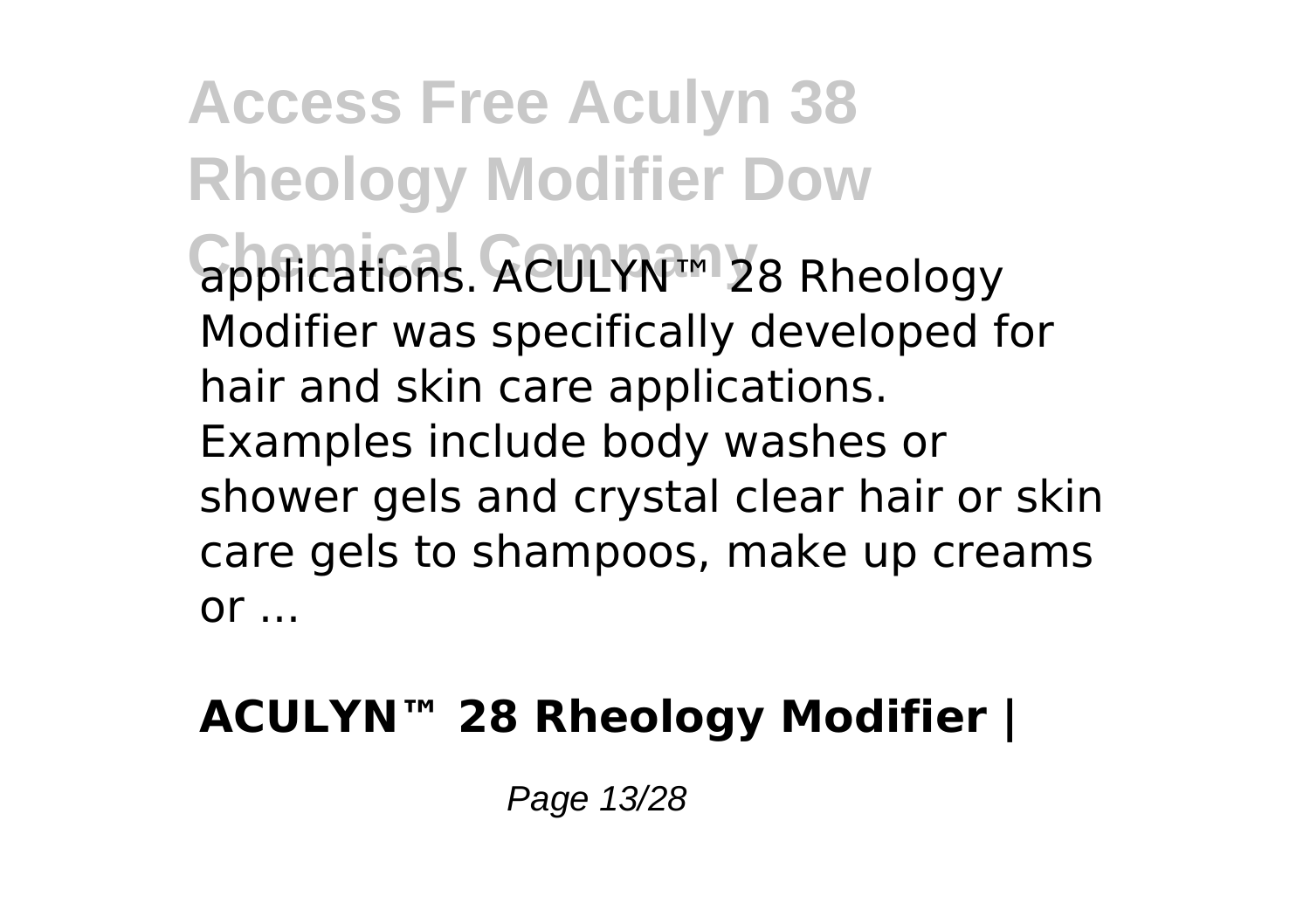### **Access Free Aculyn 38 Rheology Modifier Dow Chemical Company**

As a liquid product, ACULYN™ 44 Rheology Modifier allows greater manufacturing flexibility that saves time and money. High performance in low pH formulations. With its ability to stabilize in pH levels from 2-12, ACULYN™ 44 Rheology Modifier is compatible with harsh ingredients while still offering the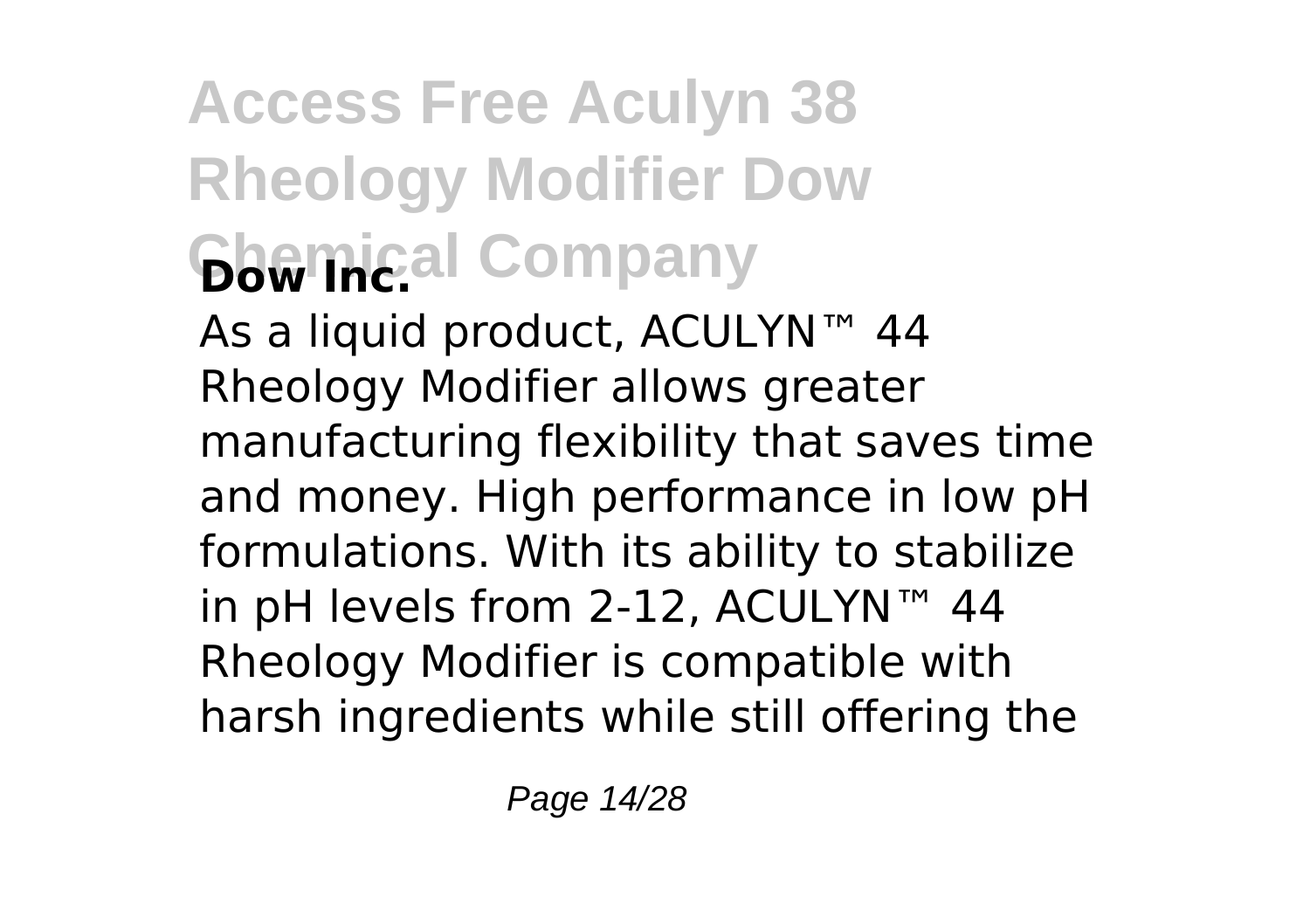**Access Free Aculyn 38 Rheology Modifier Dow** flexibility in the preservative system.

#### **ACULYN™ 44 Rheology Modifier | Dow Inc.**

ACULYN™ 33 Rheology Modifier is an excellent suspending agent. Thanks to its unique ease of use, wide compatability, cost effectiveness and favorable balance of rheological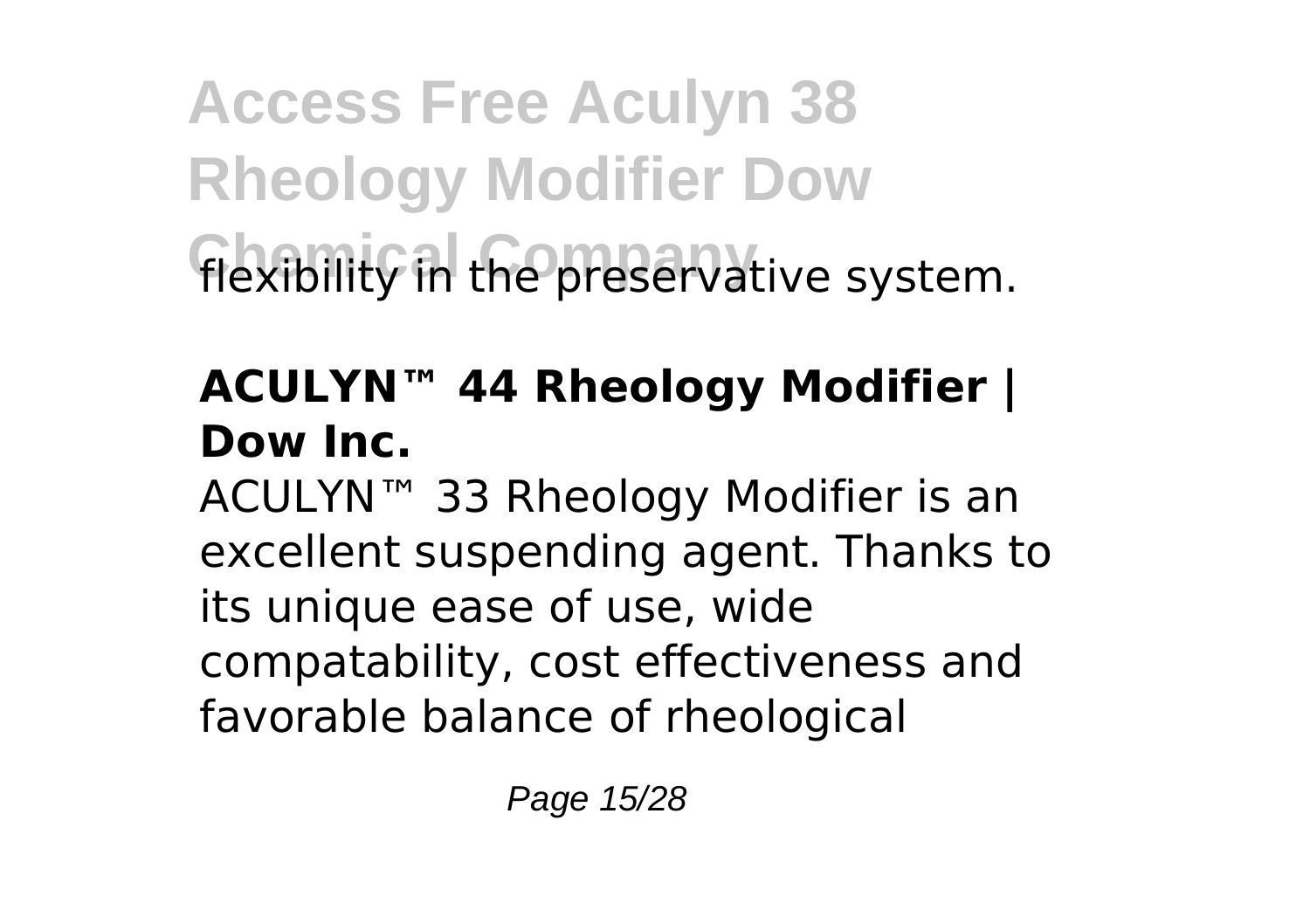**Access Free Aculyn 38 Rheology Modifier Dow Chemical Company** properties, the rheology modifier can be used in a breadth of skin and hair care formulation and product types including hand soaps, lotions, hair dyes, solvent gels ...

#### **ACULYN™ 33 Rheology Modifier | Dow Inc.**

8 Anionic ACULYN Rheology Modifiers

Page 16/28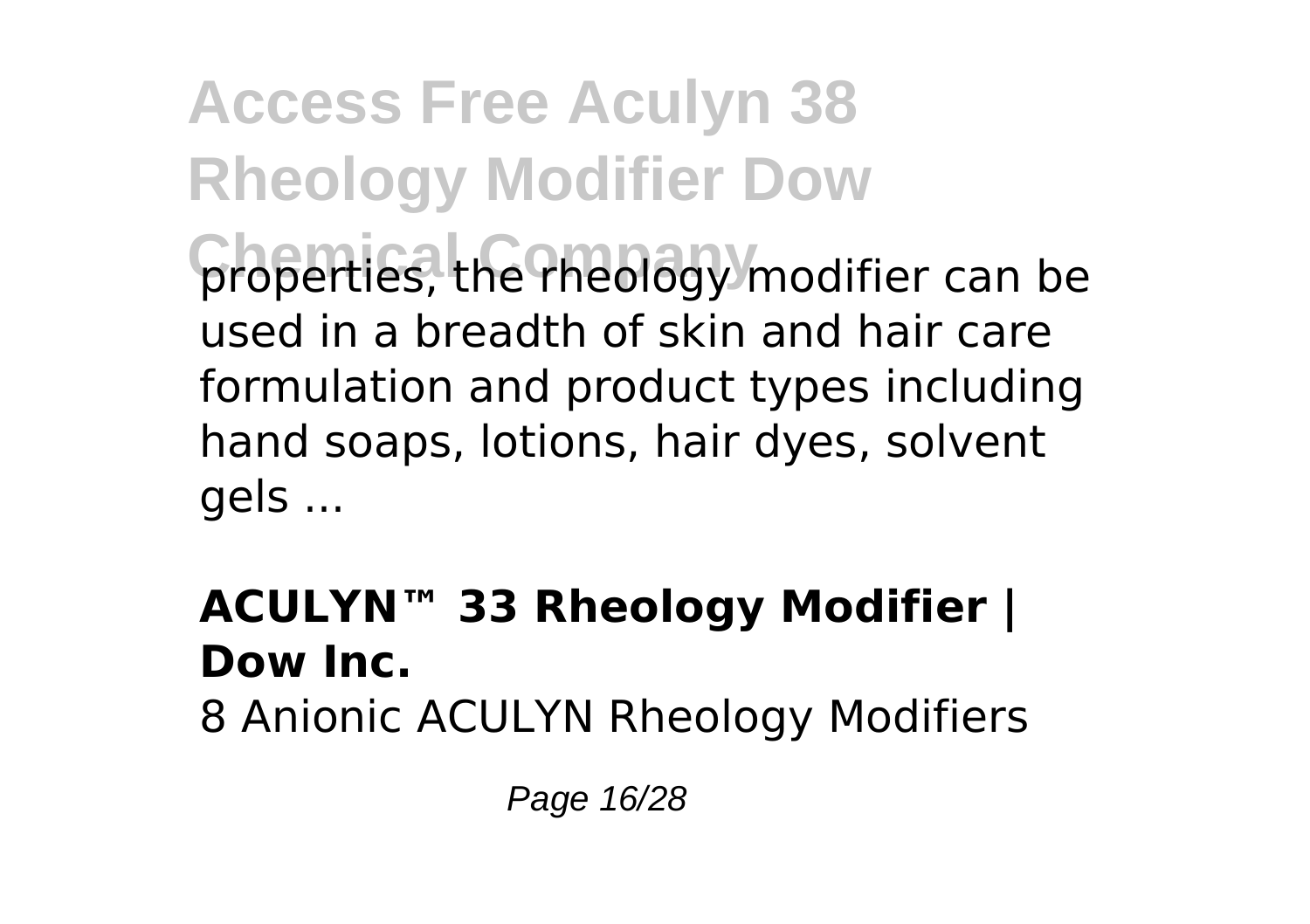**Access Free Aculyn 38 Rheology Modifier Dow Chemical Company** and Stabilizers, Brochure, Rohm and Haas Company, Form No. PC002007 rvsd, April 2008, page 4. 9 ACULYN 46 Rheology Modifier/Stabilizer: An Efficient Shear Thinning Thickener Compatible with Cations, Brochure, Rohm and Haas Company, Form No. PC0132002A\_EUR, April 2004, page 2. 10 ACULYN for Personal Care webpage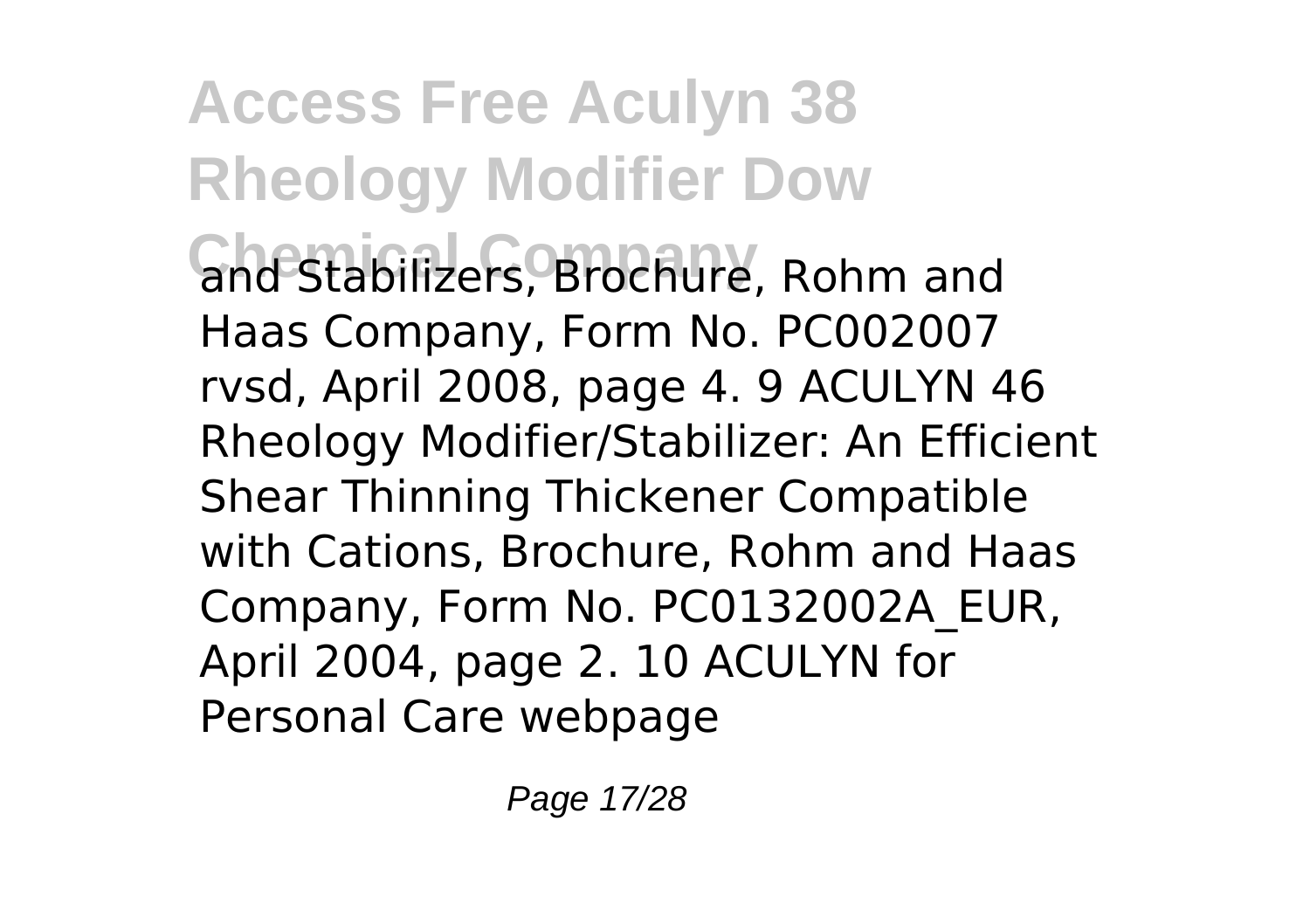**Access Free Aculyn 38 Rheology Modifier Dow Chemical Company**

#### **Product Safety Assessment ACULYN Anionic Rheology Modifiers**

Acrylates/Steareth-20 Methacrylate Copolymer. ACULYN™ 22 by Dow acts as a rheology modifier. It offers advantages such as soft, non-greasy, non-sticky feel, easy to use and wide breadth of possible formulation and product types including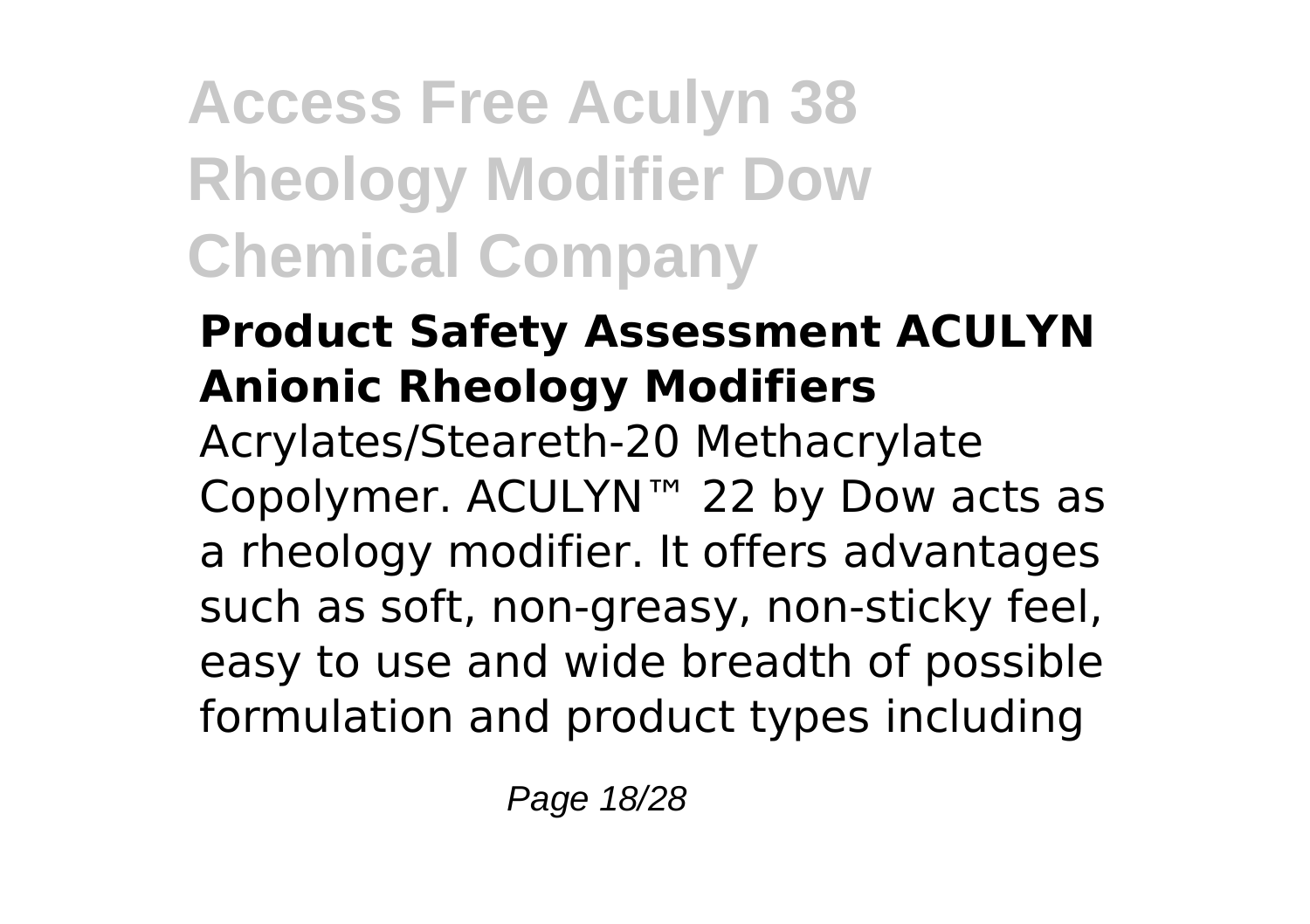**Access Free Aculyn 38 Rheology Modifier Dow** Gels, emulsions and clear solutions.

#### **ACULYN™ 22 - Dow - datasheet**

ACULYN™ 28 Rheology Modifier by Dow is a HASE-based rheology modifier and excellent polymeric emulsifier. It is mild, soft, non-greasy, non-sticky and provides a refreshing watery feel. It is easy to use in wide breadth of possible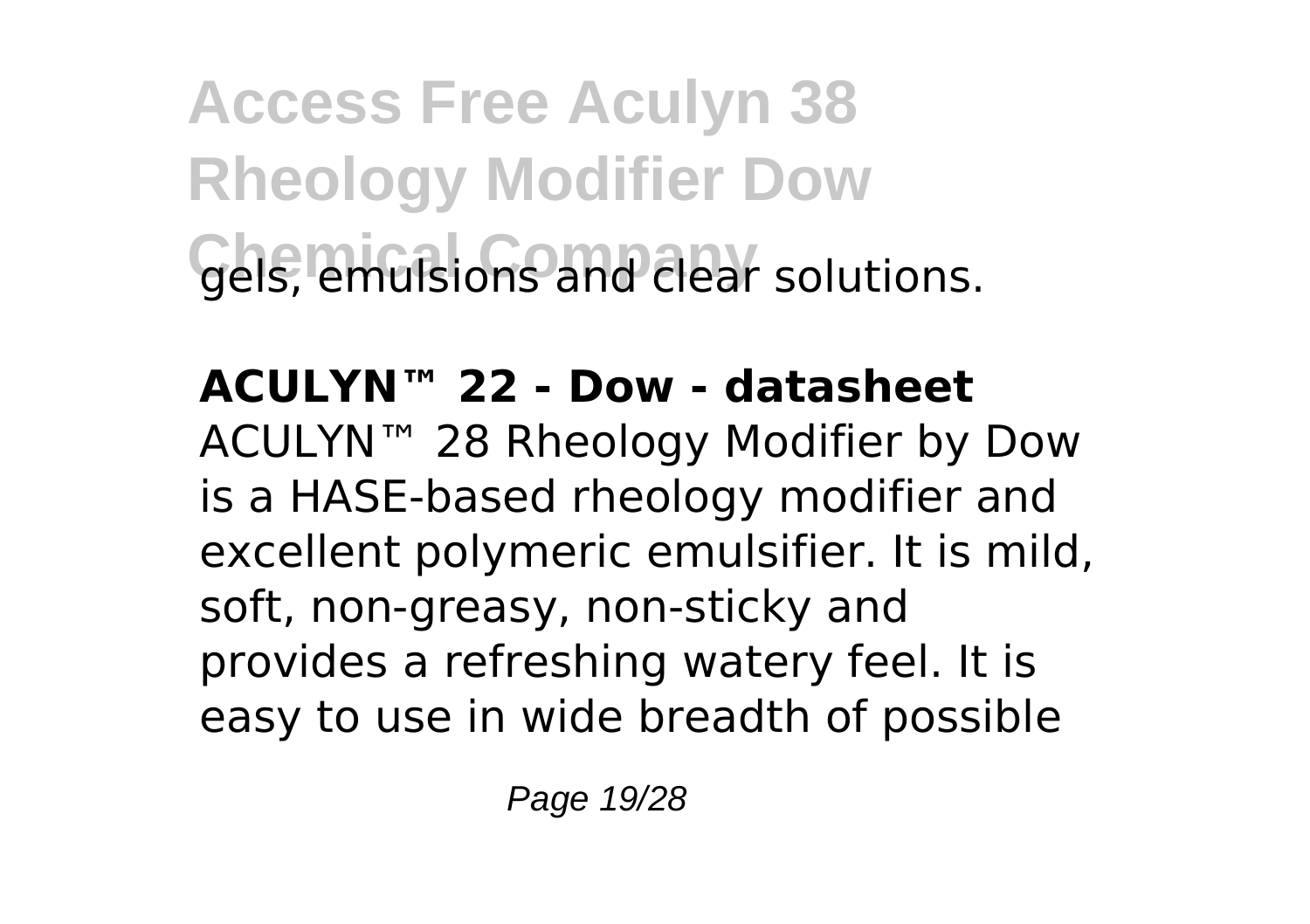**Access Free Aculyn 38 Rheology Modifier Dow** formulation and product types including gels, emulsions and clear solutions. ...

#### **ACULYN™ 28 Rheology Modifier - Dow - datasheet**

ACULYN™ Siltouch Rheology modifier is a water phase rheology modifier for both aqueous formulations and emulsions.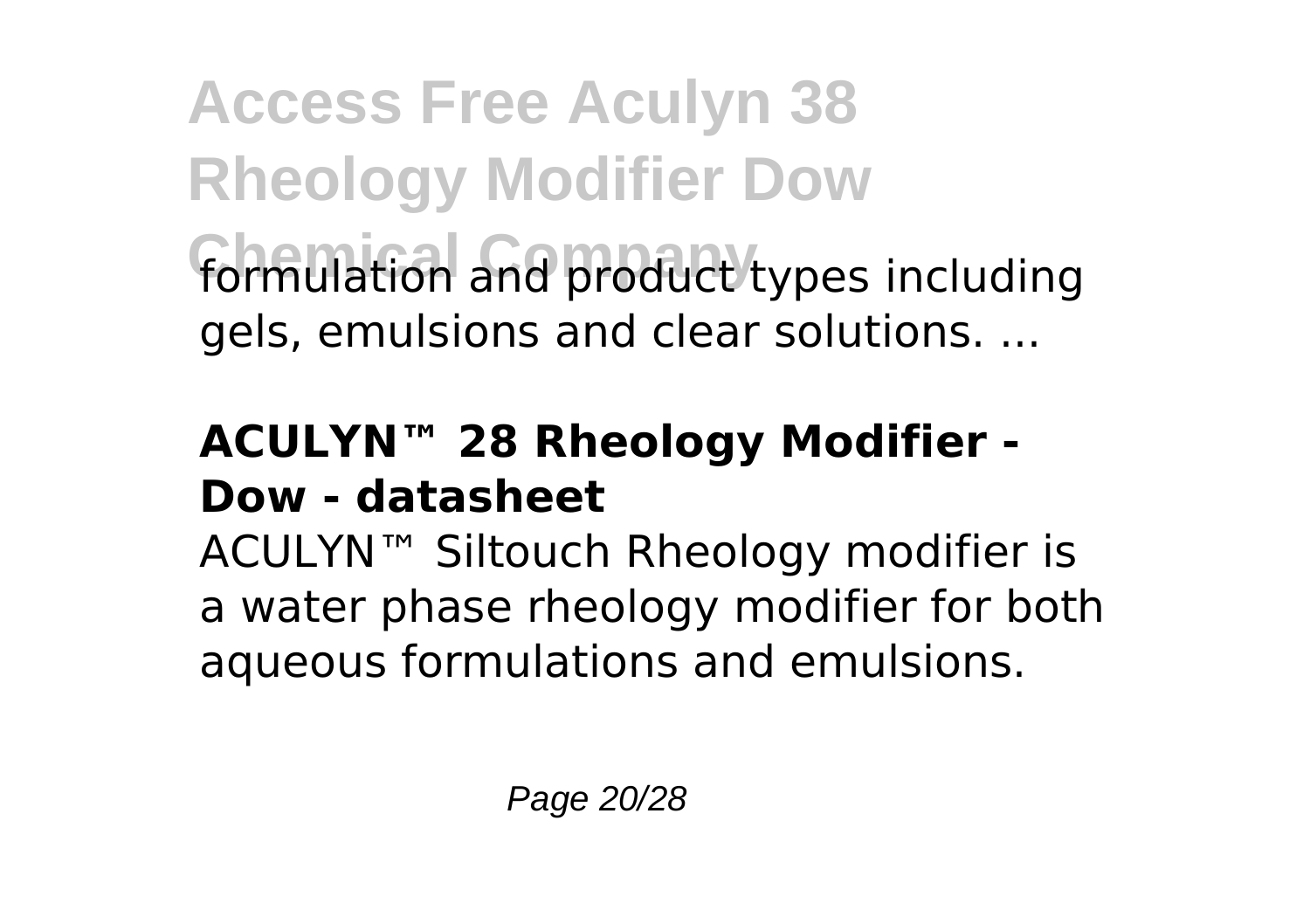### **Access Free Aculyn 38 Rheology Modifier Dow Chemical Company Aculyn™ Siltouch Rheology Modifier - YouTube**

Dow Chemical's ACULYN™ 88 Rheology Modifier is a go-to multifunctional thickener for a range of applications. Among its many functions, it helps enhance texture, provides suspension for pigments, can help adjust flow properties and stabilize formulations.

Page 21/28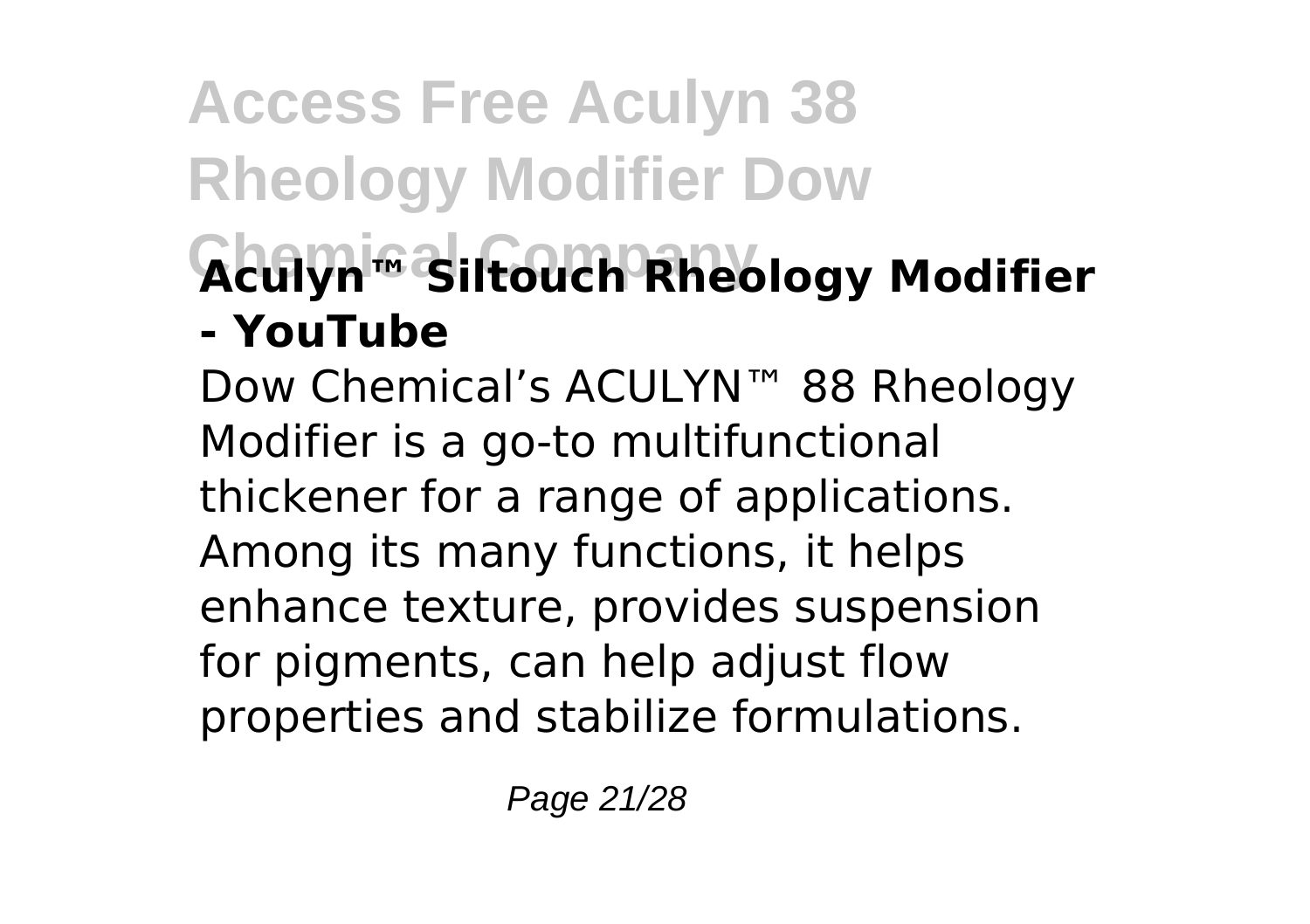**Access Free Aculyn 38 Rheology Modifier Dow Chemical Company**

#### **ACULYN™ 88 Rheology Modifier Supplier & Distributor ...**

ACULYN™ 38 Rheology Modifier (Acrylates/Vinyl Neodecanoate Crosspolymer) ... References to "Dow" or the "Company" mean the Dow legal entity selling the products to Customer unless otherwise expressly noted. NO

Page 22/28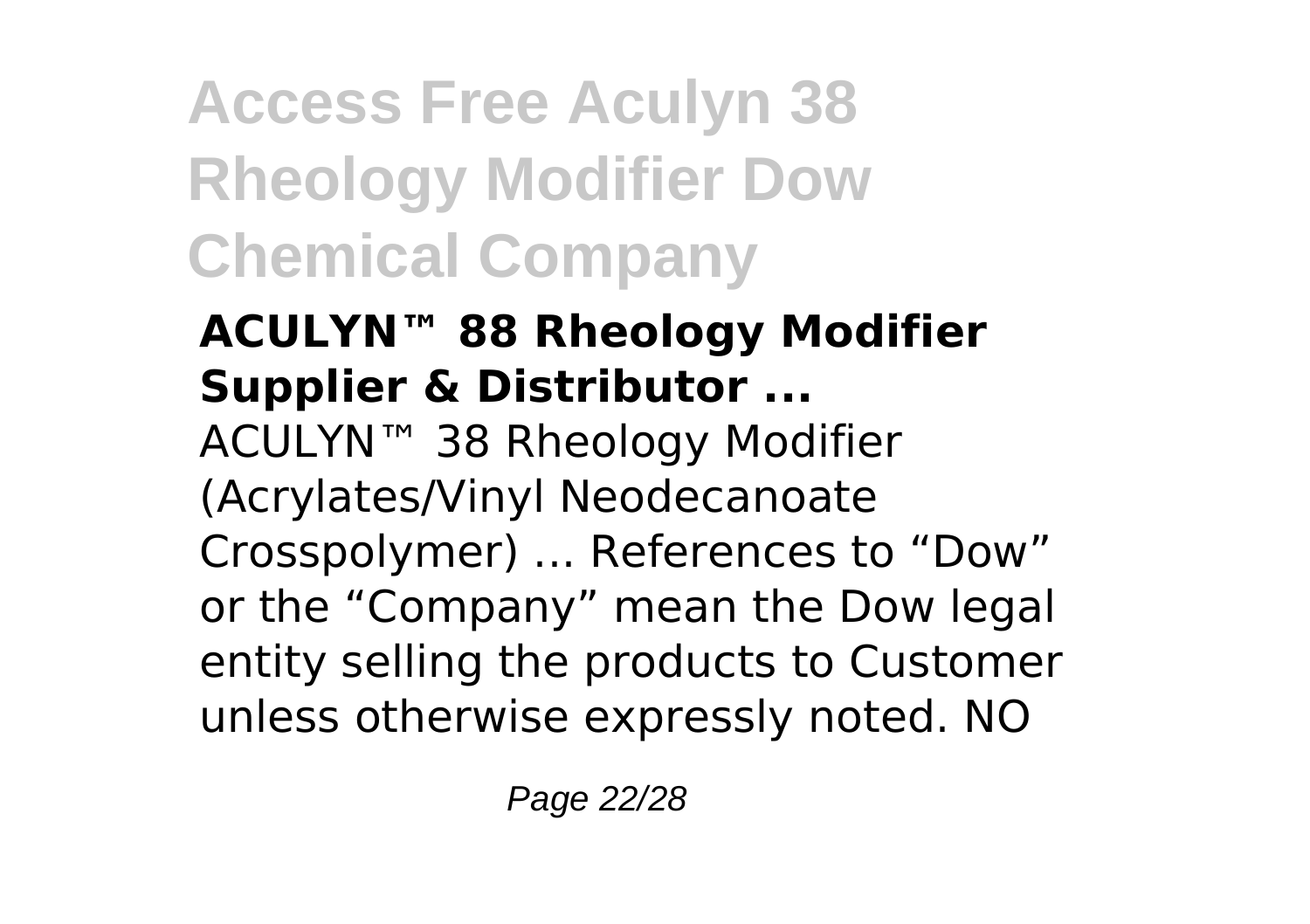**Access Free Aculyn 38 Rheology Modifier Dow Chemical Company** WARRANTIES ARE GIVEN; ALL IMPLIED WARRANTIES OF MERCHANTABILITY OR FITNESS FOR A PARTICULAR PURPOSE ARE EXPRESSLY EXCLUDED. ...

**Skin Care Product Application Overview - Dow Chemical Company** ACULYN™ 88 Emulsion HASE Rheology Modifier 28.0 - 30.0 3.3 - 4.3 0-50 No

Page 23/28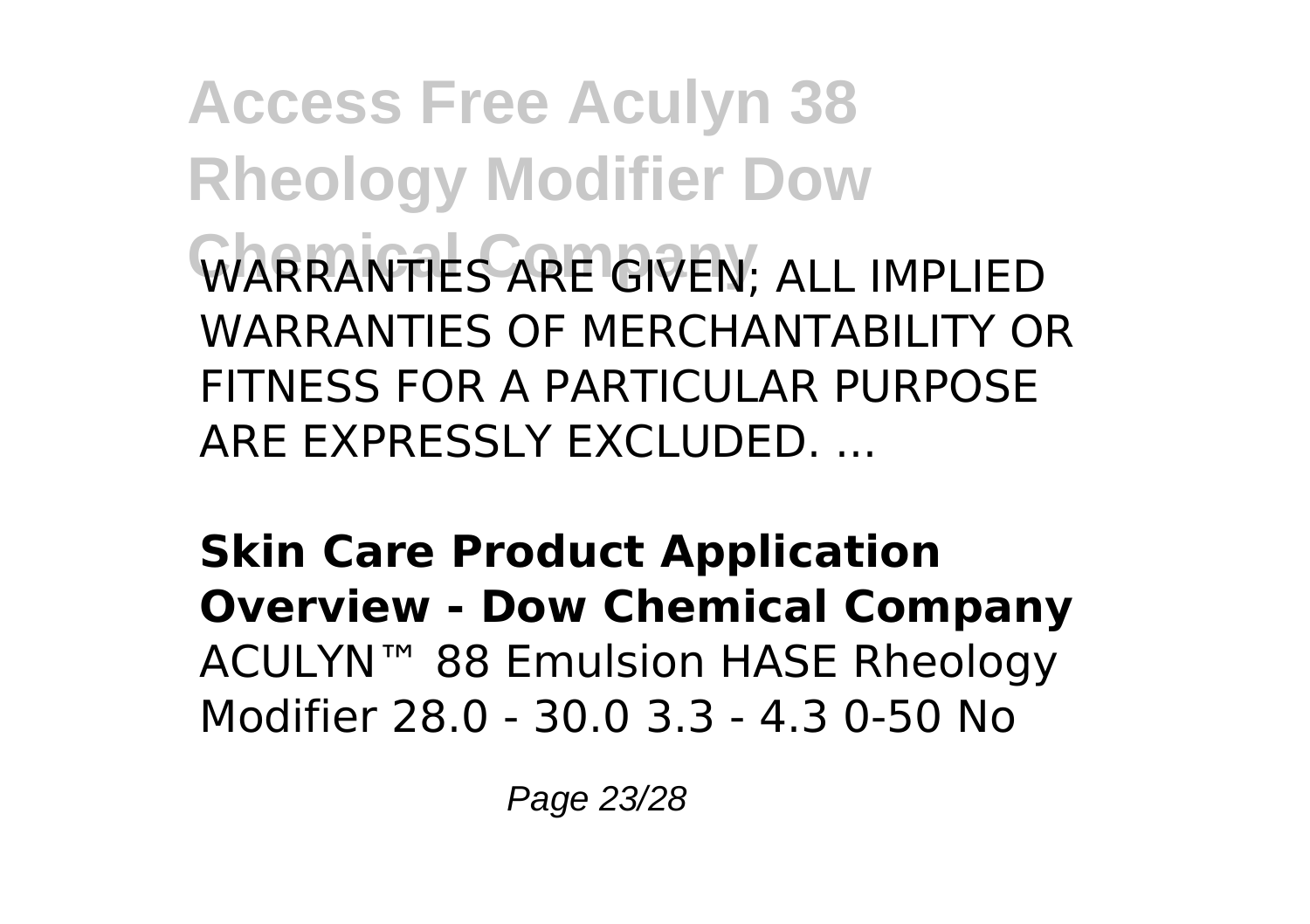**Access Free Aculyn 38 Rheology Modifier Dow Chemical Company** ACULYN™ 44 Solution HEUR Rheology Modifier 34.0 - 36.0 N/A 0-20,000 Yes ACULYN™ 46 Solution HEUR Rheology Modifier 18.0 - 20.0 N/A 0-5,000 Yes ACULYN™ 60 Solid HNP Rheology Modifier N/A 4.0 - 6.0 No Spec Yes

#### **Handling, Storage and Use of ... - Dow Chemical Company**

Page 24/28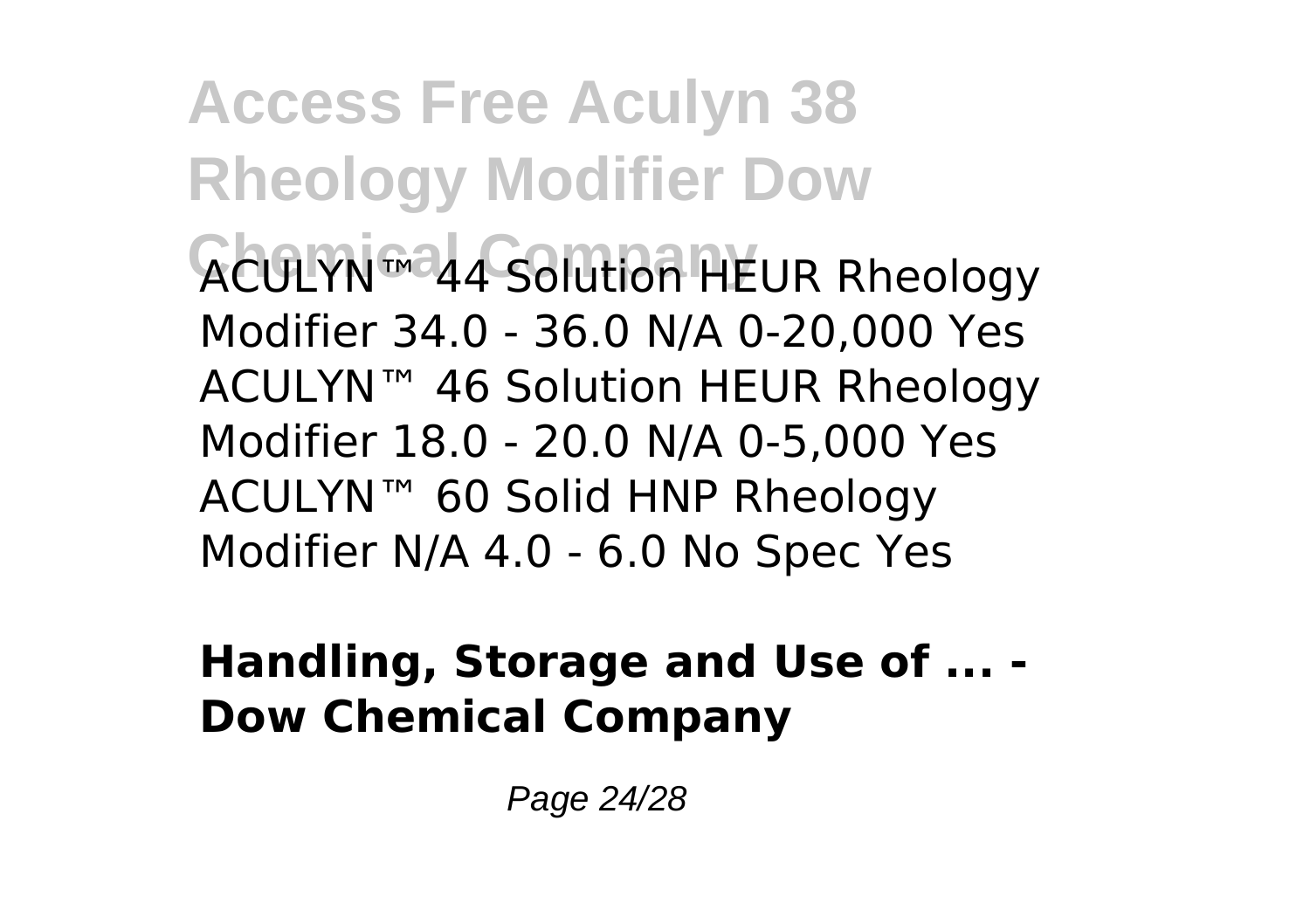**Access Free Aculyn 38 Rheology Modifier Dow Chemical Company** ACULYN™ 38 Rheology Modifier (Acrylates/Vinyl Neodecanoate Crosspolymer) ... Dow assumes no obligation or liability for the information in this document. References to "Dow" or the "Company" mean the Dow legal entity selling the products to Customer unless otherwise expressly noted. NO WARRANTIES ARE GIVEN; ALL IMPLIED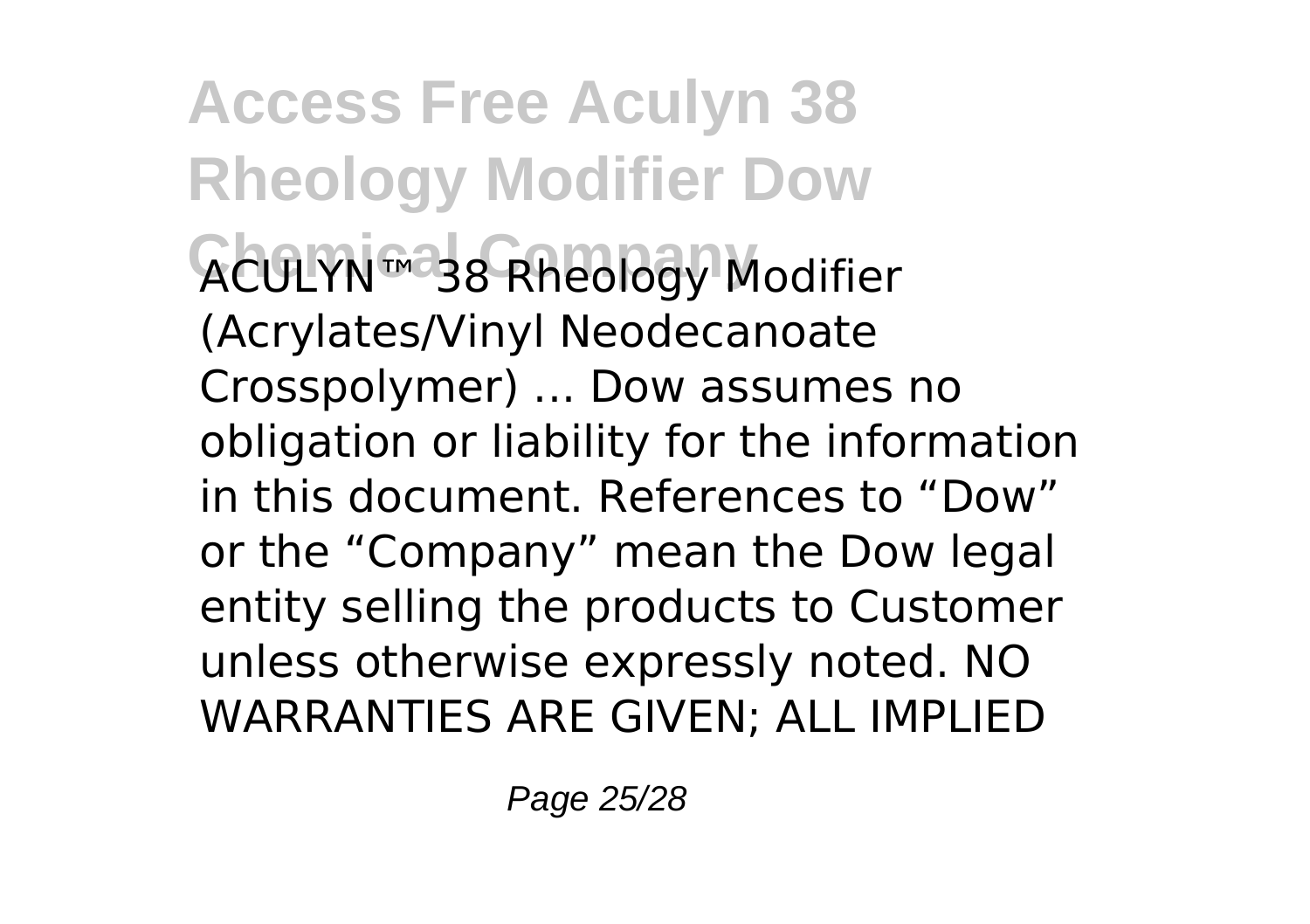**Access Free Aculyn 38 Rheology Modifier Dow WARRANTIES OF ...** 

**Skin Care Product Application Overview - Dow Chemical Company** ACULYN™ 88 Rheology Modifier is an anionic hydrophobically modified alkalisoluble acrylic polymer emulsion (HASE) that is lightly crosslinked with unusually high aqueous ... ("Dow") or an affiliated

Page 26/28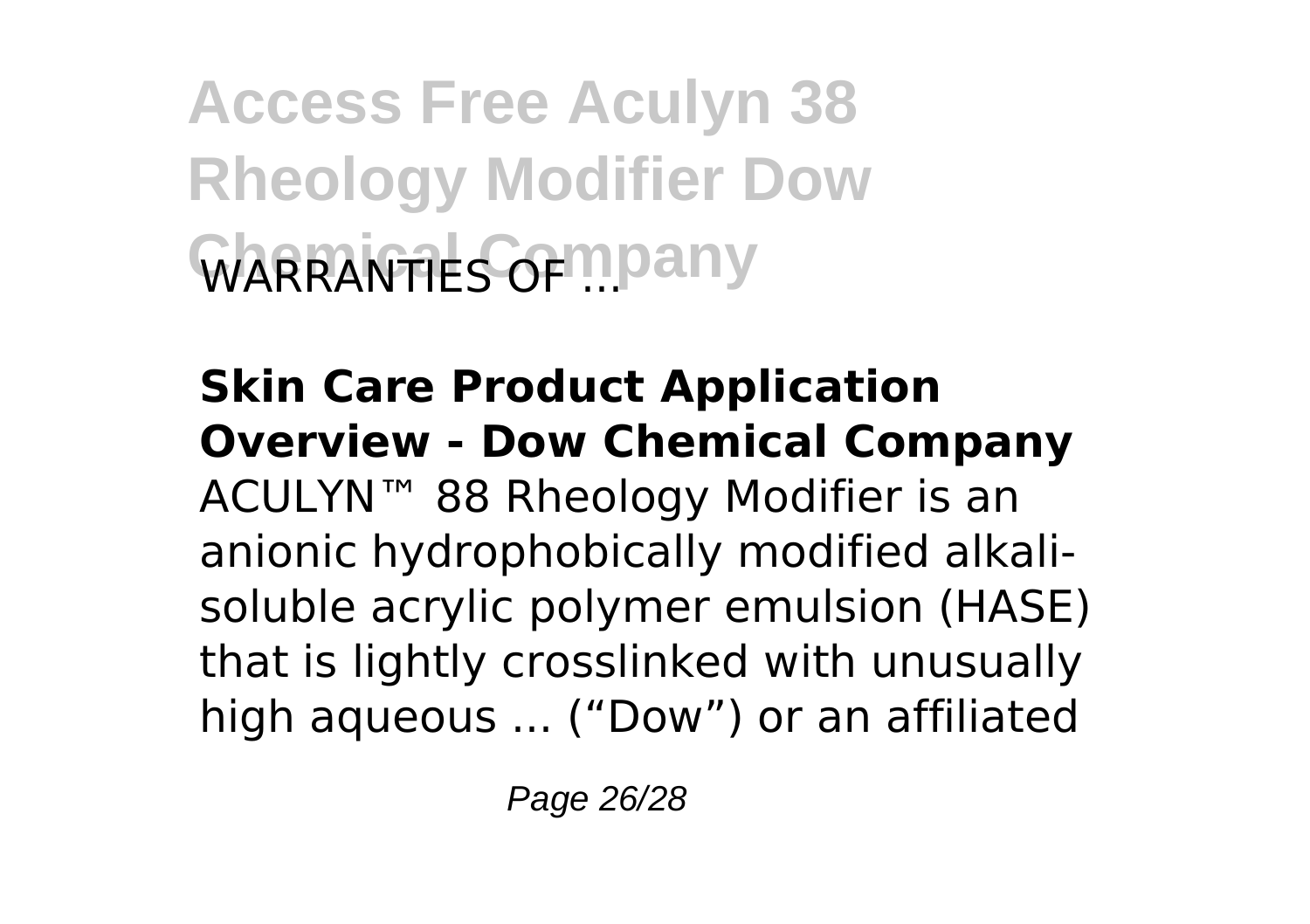**Access Free Aculyn 38 Rheology Modifier Dow Chemical Company** company of Dow ACULYN™ 88 Rheology ModifierPage 3 of 3 Form No. 324-00582-0914 PS Contact: North America: 1-800-447-4369 Latin America

...

Copyright code:

Page 27/28